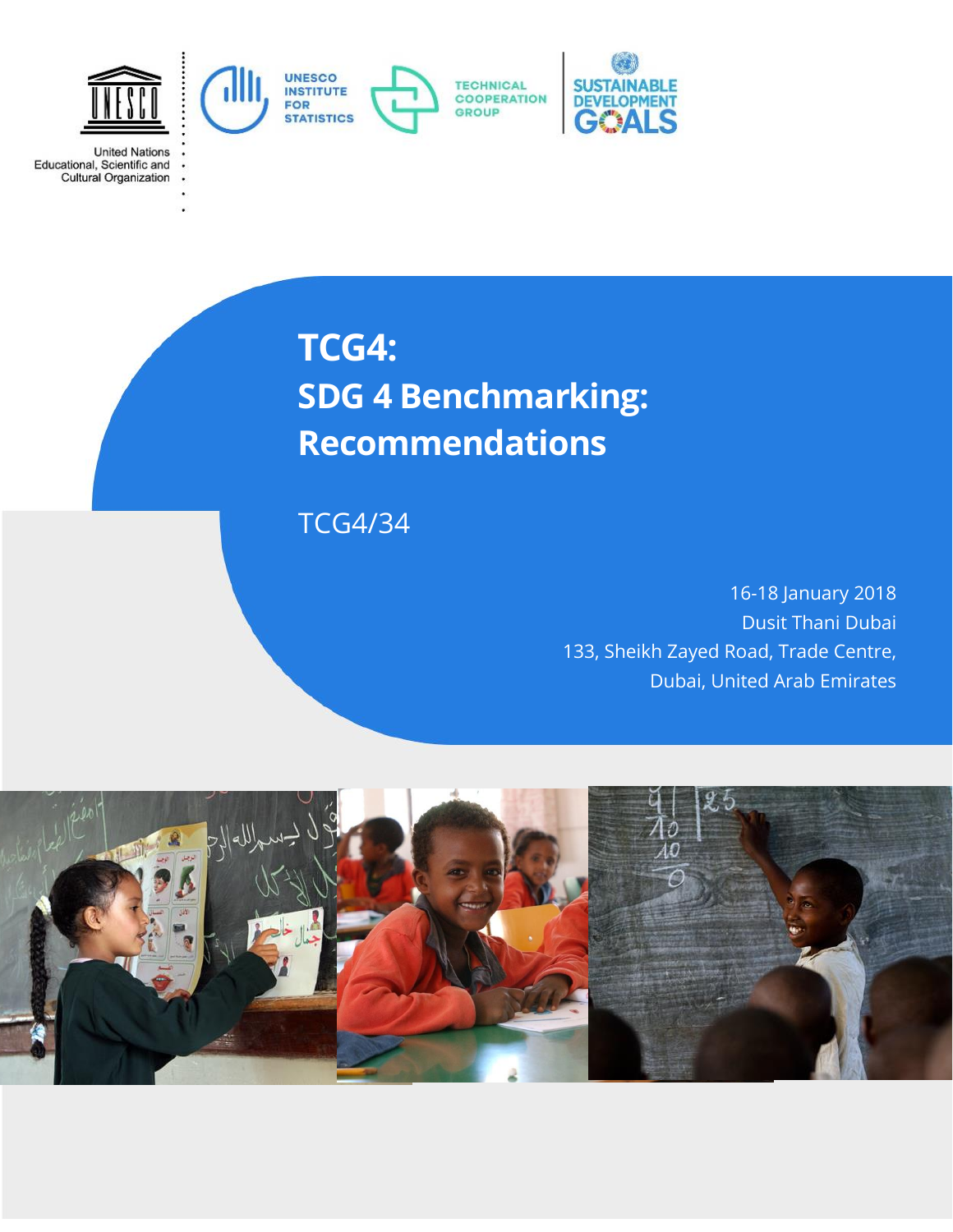

# **Contents**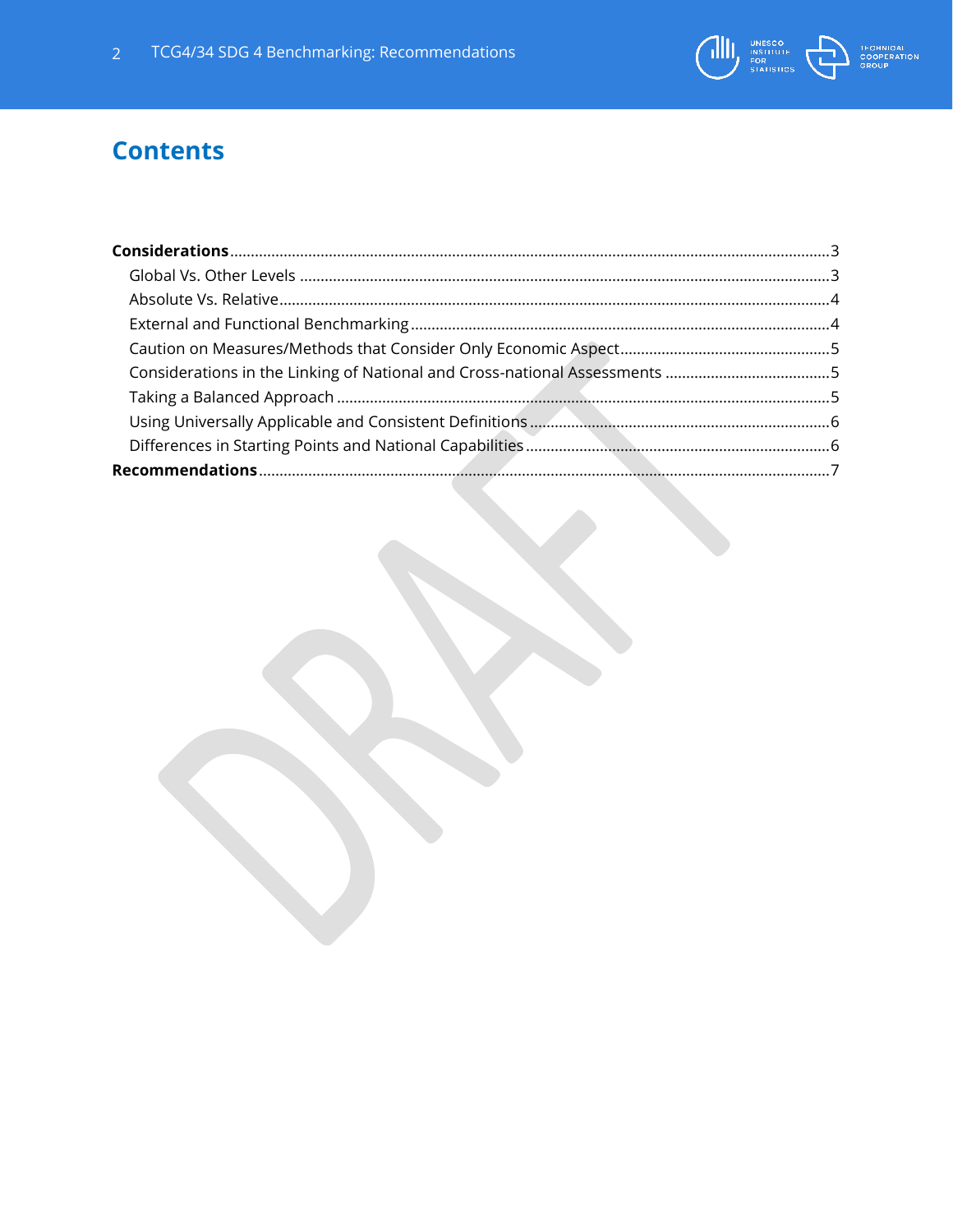

### <span id="page-2-0"></span>**Considerations**

Despite numerous challenges, it is worthwhile to note that the SDGs aim to be more inclusive in what qualifies as sustainable development and promoting country ownership of SDG progress. The global desire to measure learning, with the galvanizing belief that better data will lead to more students achieving, is found at the heart of many of the current initiatives studied in this report. In this context, our recommendation is that establishing national and regional benchmarking is a better option for SDG 4. However, we present the following initial pointers and recommendations relating to benchmarking efforts of SDG 4 for consideration as its discussions move forward.

#### <span id="page-2-1"></span>Global Vs. Other Levels

Setting benchmarks for all levels of SDG 4 and the monitoring of those will certainly overwhelm UIS as well as participating countries. Discussions are still ongoing as to which level should be focused on. The 2016 GEM report recommends that rather than overhauling the ways in which data is collected in education, better coordination between agencies and more resources to implement plans would be more effective in the changes needed to monitor the 2030 education agenda (UNESCO, 2016a). Some scholars argue that the agenda itself is not actually universal because of how targets are set within the goals that direct attention to developing nations more than developed ones, such as nutrition issues in Goal 2 being dominated by malnutrition and not shared with the equally threatening problem of obesity (Vandemoortele, 2017).

Regardless, every region and nation, no matter the number of similarities, have their own interests when it comes to their specific development. It is unlikely that all of those interests will align at a large scale. For example, Fijian education stakeholders prioritized 14 indicators to measure inclusive education, only four of which were covered by current SDG targets (Sprunt et al., 2017). Therefore, one of the recommendations by the OWG that seems meaningful is each government setting its own national targets inspired by those at the global level due to country context (King, 2015). It is important that countries have ownership of the SDGs to realize the necessary changes. Nations may choose a combination of the global reporting indicators and complementary national indicators to harmonize global and national reporting. Vandemoortele (2017) suggests that global assessment needs to pay more attention to how the global targets make a difference at the national and sub-national levels.

Countries in a given region tend to have common education contexts, thus setting benchmarks at the regional level may have better applicability and political consensus among them rather than focusing on benchmarks for global goals. The OECD countries in particular have had very little difficulty in establishing benchmarks for the SDGs, thanks mostly its function as an ideational agency, separating goal setting from politics as much as possible, and the minimal competition among its member states. For regional reporting, existing mechanisms, such as the Regional Economic Commissions, should work as a foundation to foster benchmarking dialogue and knowledge-sharing among countries. Regional monitoring processes can also negotiate what is being measured at the national and global levels, especially if organizations are already subsidiaries of international organizations. Thematic reporting could be left to the coordination among specialized organizations, universities, and even businesses, which may have access to valuable SDG data.

Global targets are meant to help accelerate progress towards quality and equitable education, yet their applicability can only be judged within the country-specific context. Because national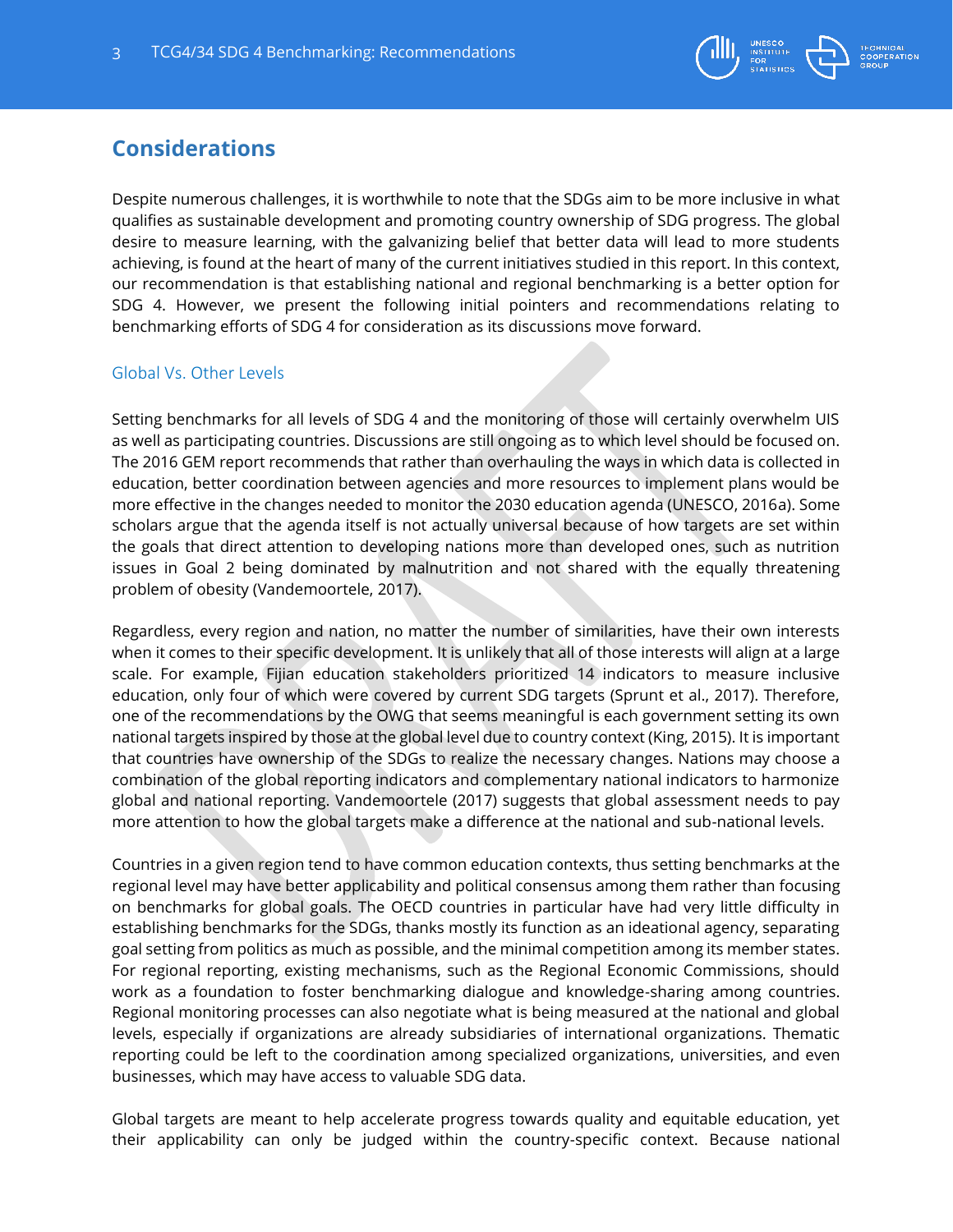

governments are expected to integrate the global SDG 4 commitments into national education development efforts, appropriate intermediate national/local benchmarks must be established. The intermediate benchmarks for each target can serve as quantitative goalposts for review of overall progress vis-à-vis the longer-term goals (UNESCO, 2017). Combining those with regional benchmarks seems to be an effective manner with which to monitor progress towards SDG 4.

#### <span id="page-3-0"></span>Absolute Vs. Relative

While some initiatives included in this review suggest that the SDGs require absolute benchmarks, others suggest that this alone is an ineffective practice, since absolute standards are much more difficult to achieve at the international or cross-country level. For example, the OECD examines the distance to travel in order to reach each target level that involves determining levels of achievement on each target level. The level was pre-determined in the 2030 Agenda, either as a fixed value or as a relative improvement on a country's starting position (OECD, 2017c). Likewise, even before the SDGs, global goals and targets were expressed in either absolute terms or as combined relative and absolute benchmarks. Some scholars argue that neither type of benchmark taken alone provides the full picture of a country's progress or situation (Vandermoortele & Delamonica, 2010).

A combination of relative and absolute benchmarks arguably constitutes the best guarantee against possible biases in setting global targets. Therefore, our recommendation is not to get confined with one method. It will depend on a multiple factors, such as the how the target is set, whether it is clearly quantifiable, to what extent the initial position is important, and so on. Therefore, a benchmark will have to be expressed using either or both terms, but should also have other methods considered as well if possible. Experts will need to decide on this depending on the indicators and what is currently available to measure them.

#### <span id="page-3-1"></span>External and Functional Benchmarking

Global benchmarking is undoubtedly complicated. Because the SDGs are a set of global commitments, developing external benchmarks is a natural process. However, such top-down benchmarking may lead countries to focus on what indicators and results are measurable, rather than on "real" performance (Groenendijk, 2009). The effects of top-down benchmarking may be unavoidable with global benchmarks, but without it, measuring progress on the SDGs may be more disjointed than is preferred. The effects of external benchmarking can be reduced through the involvement of relevant stakeholders such that ownership is achieved.

Functional benchmarking sets out to analyze aspects such as functions and processes of participating entities independently of characteristics like output and sector, whereas generic benchmarking involves all aspects of involved entities. In a way, functional benchmarking can be viewed as the reduced form of generic benchmarking, by reducing larger units to smaller and more comparable entities. A smaller benchmarking scale of more comparable entities allows the easier exclusion external factors in favor of those factors that really do make a difference in education systems. Rather than creating an unwieldly set of "all-aspects" (i.e., generic) benchmarks, it will be more manageable to establish more specific, functional benchmarks.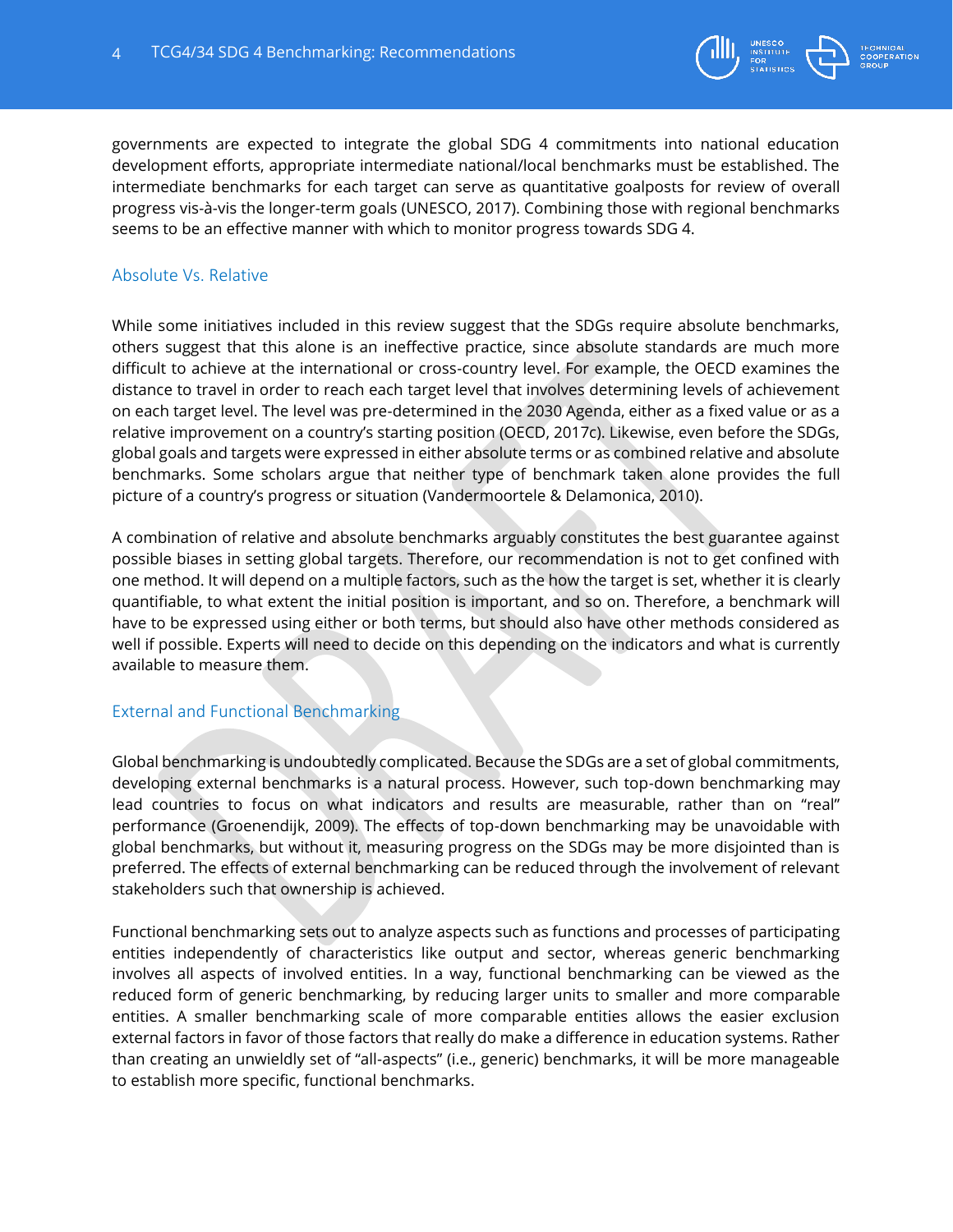

#### <span id="page-4-0"></span>Caution on Measures/Methods that Consider Only Economic Aspect

Another trend identified in this review is the tendency for progress to be measured in terms of economic progress. As shown by Dill and Gebhart (2016), many of the current indices used to track SDG progress inherently favor developed countries over developing countries because of their reliance on economic status. While certainly applicable, economic growth is not the only barometer against which countries and its individual citizens change and develop in education. Especially considering the rise of BRICS and MINT countries and the ways in which they resource and tackle education challenges, benchmarking countries based on old ideas of development must give way to transformational change that is structural, institutional and normative. The push for more qualitative data by countries and institutions alike is also a promising start, and strategies to incorporate them into SDG 4 reporting must consider how they can better measure components of education, such as quality.

#### <span id="page-4-1"></span>Considerations in the Linking of National and Cross-national Assessments

Recent benchmarking efforts at both the GAML and UIS have centered on establishing a proficiency scale linking with NAs and CNAs through the process of social moderation/policy linking to measure progress on SDG 4.1.1. Despite the statistical challenge this effort presents, taking advantage of current measurement tools that are already increasingly used presents an opportunity to advance their usefulness in measuring learning. For example, countries like Mexico and Brazil have already benchmarked student performance against PISA. Developing reliable and valid items to cross-link the existing regional and international assessments is an important step in the right direction towards advancing the world's knowledge on benchmarking at a global level.

However, there are important considerations to make. In Treviño & Ordenes' (2017) four time-bound strategies for assessing SDG 4, the three mid- to long-term strategies (including the development of a worldwide assessment) all greatly reduce the external validity in representing national curricula. Not aligning metrics to national policy and curricula will reduce their use and usefulness in informing policy development and supporting classroom interventions as they diverge from countries' needs and priorities. Such effects could go in at least two ways: either the measurement of SDG 4 fails to accurately capture and influence learning, or that countries will increasingly push towards a homogenized curriculum (and with that the erasure of culture in curriculum). While some suggest that ignoring the impact of culture on learning and moving beyond static measures allows for the definition/creation of a global curriculum (and therefore global benchmarks), culture stills plays a significant part in the education system to be ignored. Establishing global content standards, even with experts meeting to determine them, elicits further questions of which standards are chosen and what/who they represent, as well as what might be ignored or forgotten in benchmark development based on which experts are present.

#### <span id="page-4-2"></span>Taking a Balanced Approach

A set of 43 indicators, including the 11 global indicators recommended by the Inter-Agency and Expert Group on SDG indicators have been approved by the Technical Cooperation Group for SDG4- Education 2030 Indicators. However, establishing benchmarks for each of these 43 indicators is not an optimal option, particularly for many developing countries that lack the resources in monitoring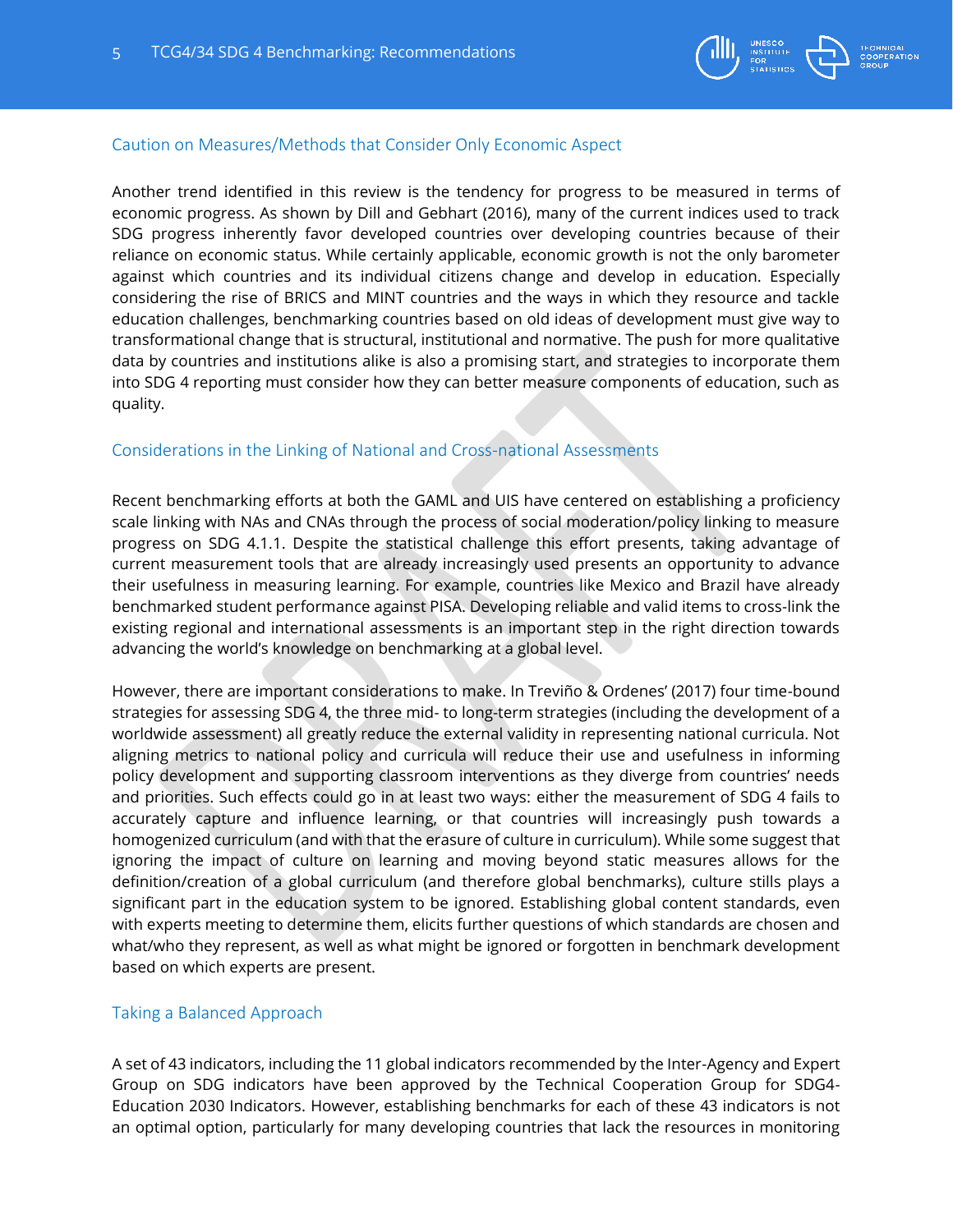

their educational goals. Therefore, we suggest using a selected number of indicators for this benchmarking process, which should be determined by existing team of experts working in this area.

#### <span id="page-5-0"></span>Using Universally Applicable and Consistent Definitions

Characteristics such as parity and access are easier to measure in education, but what constitutes learning remains elusive. Detailing the developmental stages of knowledge and knowledge transfer, especially that of commonalities among countries/cultures, is beyond the scope of this report, but current understandings and foundations of such areas and even the "globalness" in education remain conceptually ambiguous (Sparapani et al., 2014). Given that challenge, it may be more appropriate to establish content-based standards that "are informed by and can be mapped to local curricula and relevant national and international standards" (ACER, 2017: 7).

In order to more broadly monitor progress against indicators, within and across countries, it is important to establish uniformly applicable definitions (for example, the minimum proficiency level for reading at a particular grade or age level) of all the relevant features a particular indicator. In this regard, the use of ISCED is recommended in providing a cross-nationally standardized way of referring to the measurement points in indicators (ACER, 2017). Likewise, as ACER's report points out that meaningful comparisons across education systems require consistency in the developmental context (such as the length of schooling). Such effort "poses a number of practical and political issues associated with the different structures of schooling across systems and the political imperatives that guide policy development within and across countries" (ACER, 2017, p. 4).

#### <span id="page-5-1"></span>Differences in Starting Points and National Capabilities

Another important aspect to consider is to use measures that go beyond the assessment of status and rates of changes alone. Certain indices are biased towards developed countries, and equating economic prosperity to high educational outcomes is not always a strong relationship. Ensuring that countries like Namibia won't be both disadvantaged or misrepresented when compared to a country like France in progress or final reports on SDG attainment is fair by taking into account both status and rates of change. Setting one-size-fits-all quantitative and time-bound targets without taking account of differences in starting points and national capacities might not be realistic (Clemens, Kenny, & Moss, 2007) and could be unfair to countries that start farther from the target and face larger resource and other capacity constraints (Easterly, 2009; Fukuda-Parr, Greenstein, & Stewart, 2013). The benchmarking option should therefore consider different starting points or levels of development and available resources to avoid such risks. One such approach is frontier analysis that identifies benchmark rates using the rate of the historically best performing country among those at a similar level of coverage or attainment (see Cook et al., 2014; Luh et al., 2016). It may not be possible to capture all the data required of the SDGs with this process, but it can be a helpful start.